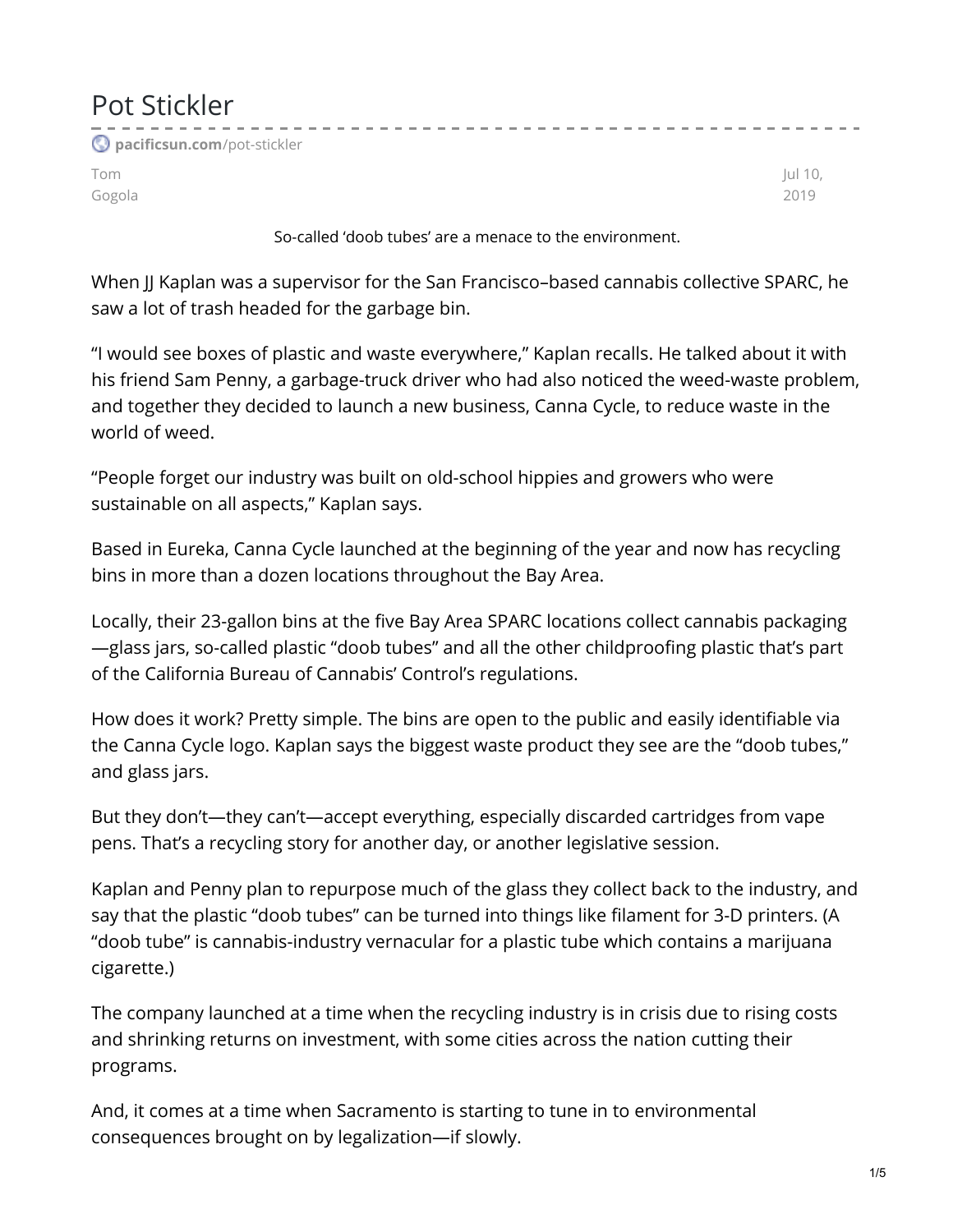The state Senate recently passed SB 424, which was targeted mainly at banning single-use ecigarettes but also includes single-use cannabis vape pens in its scope.

That bill was supported by the California Product Stewardship Council, a Sacramento-based non-profit that works with producers to limit their end-of-life waste-stream. Turns out there's a whole lot of it associated with the cannabis industry, and the CPSC says it's on the lookout for future legislation that dives into the thorny issues of environmental sustainability as met with child-proofing mandates. The advent of Proposition 64, she says, came with so many built-in ground rules and regulations that there "aren't too many legislative aspects to change the waste aspect right now."

Indeed, there are none this year, except for SB 424. But 424 would only be addressing the cannabis products that enter the market as a single-use cannabis vape pen. "It doesn't include single-use joints," Brasch notes, only the "single-use vape pens that can't be refilled or reused."

Enter Kaplan and his new program to collect those tubes containing single joints.

Even as awareness of its eco-impact grows, so to does the cannabis industry itself: 10 states and Washington D.C. have already fully legalized recreational use for adults, with another 27 allowing either medicinal use or use of the non-psychoactive CBD. Only 10 states remain with laws completely criminalizing the plant. And then there's Marin County, which, despite all of its legend as a sort of Patient Zero for pot, has been pretty conservative in the legalization rollout.

Kaplan's looking to expand his business to include recycling bins for delivery-only services but says that for the time being he's "written off Marin County until we see more infrastructure"—meaning, brick-and-mortar shops where he can park a few Canna Cycle bins.

"I love Marin, it's a beautiful place," he says. "It saddens me a little bit that the county is a little behind."

He says "we can definitely work with the delivery services," and offers that drivers could pick up cannabis packing from consumers and bring it back to a companies' headquarters.

Monica Gray, chief operating officer at the bustling Nice Guys Delivery service in San Rafael hopes Kaplan won't give up on Marin County and says she can't wait to contact him to see how his model might work for Marin County. "I think it would be great and our consumers would like that a lot."

For one, Gray sees delivery as the next-generation cannabis movement and that concerns over Marin's conservative posture when it comes to dispensaries (there's one in the county) are overstated. It's a great opportunity and she'd like to seize upon it.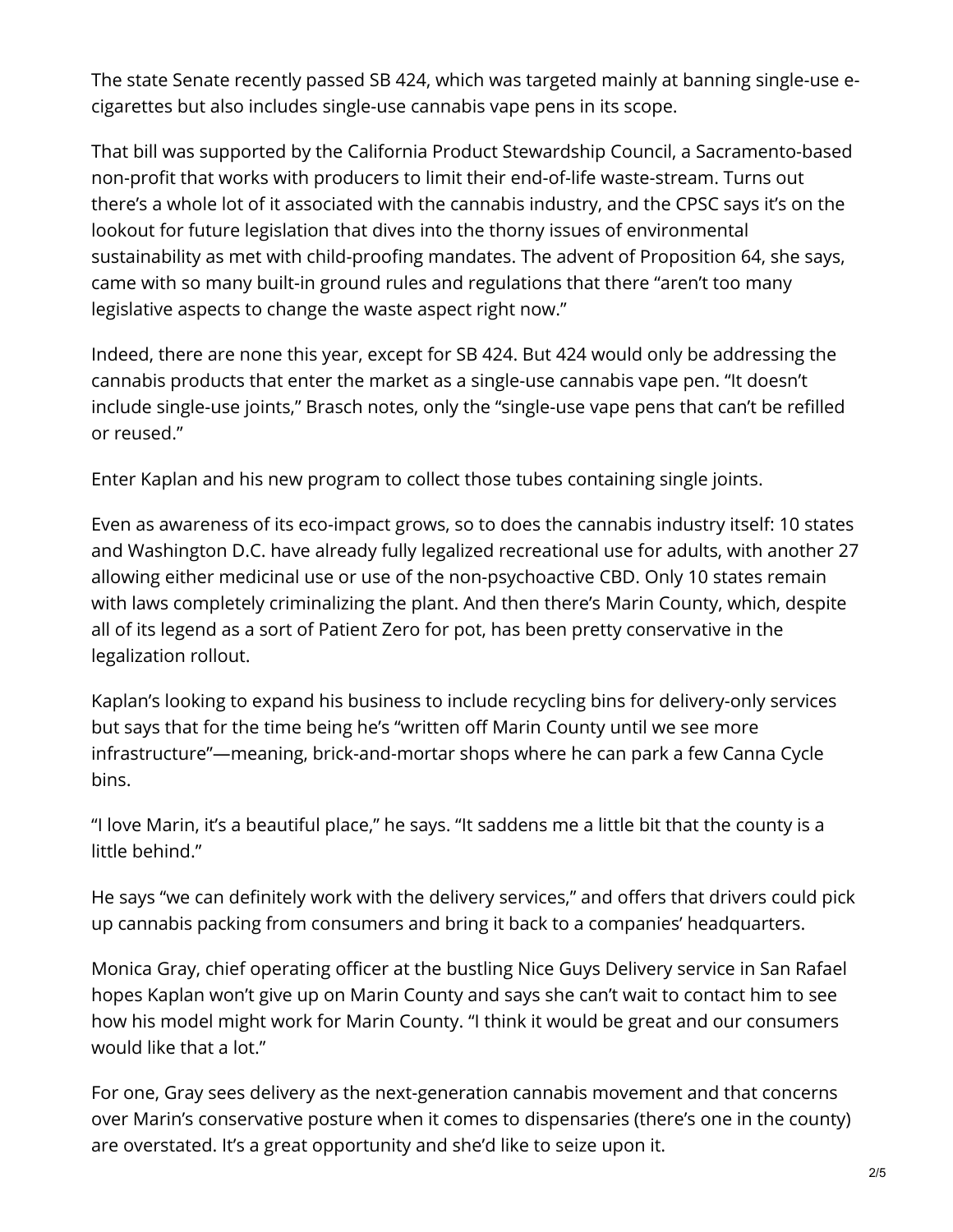"I really do believe that delivery is the new forefront in getting cannabis. Prior to recreational, when we were medical only, many of the medical patients we delivered to couldn't leave their homes. I don't really find Marin to be so behind on this—it would be great if we could have a dispensary—but setting that aside, it's the new forefront. Everything is delivered these days: groceries, laundry. The list goes on and on. Amazon, I think they have a recycling program where you can return the packaging," she says, referencing a new pilot program sponsored by the company now underway in Marin.

The time's ripe for recycling consumer waste on the delivery routes, she says. "If Amazon can do it, so can the cannabis industry." Her customers, too, have been griping about the excessive packaging wrought by legalization and says the Canna Cycle program would be a great fit for Marin.

"I think it's great. Sign me up. I've definitely had my ears open for something like that," she says, "because one of our challenges as a company is to be as sustainable and environmentally friendly as possible—and we get customers calling all the time complaining about the packaging. I love the idea and would get 100 percent the idea of our drivers picking up the packaging."

To a large measure this story is not just about cannabis but about that facet of American consumerism which equates individual liberty with the pursuit of personalized products. Meanwhile, safety regulations are forcing cannabis businesses to create a lot of waste via packaging that's designed to dissuade children from using cannabis products. The culture clash has conspired to create a pretty wasteful pot industry in the state.

More and more city and state governments are banning single-use plastic items, from grocery bags to straws, but California regulations require all cannabis products to be sold in child-resistant packaging—some of which has to be reusable for multiple doses—and all edible products must be in opaque packaging.

This includes everything from pre-rolled joints sold in "doob tubes" to plastic jars of cannabis flower. All of these are contributing to a larger problem of plastic particles contaminating the ocean, and even our bodies. A study released in June in Environmental Science and Technology found that humans eat 39,000 to 52,000 tiny plastics per year.

The sticking point in sustainable cannabis is vaping. An August 2018 report in the Annals of Internal Medicine found that one in seven Americans had used cannabis in the previous year, with nearly 5 percent of those using an electronic cigarette, or vape pen, to do so.

The devices come with heavily toxic lithium batteries and vape cartridges made out of metal and glass, plus combustible heating filaments. While each of these things are theoretically recyclable on their own, when combined they are not. There's also some leftover THC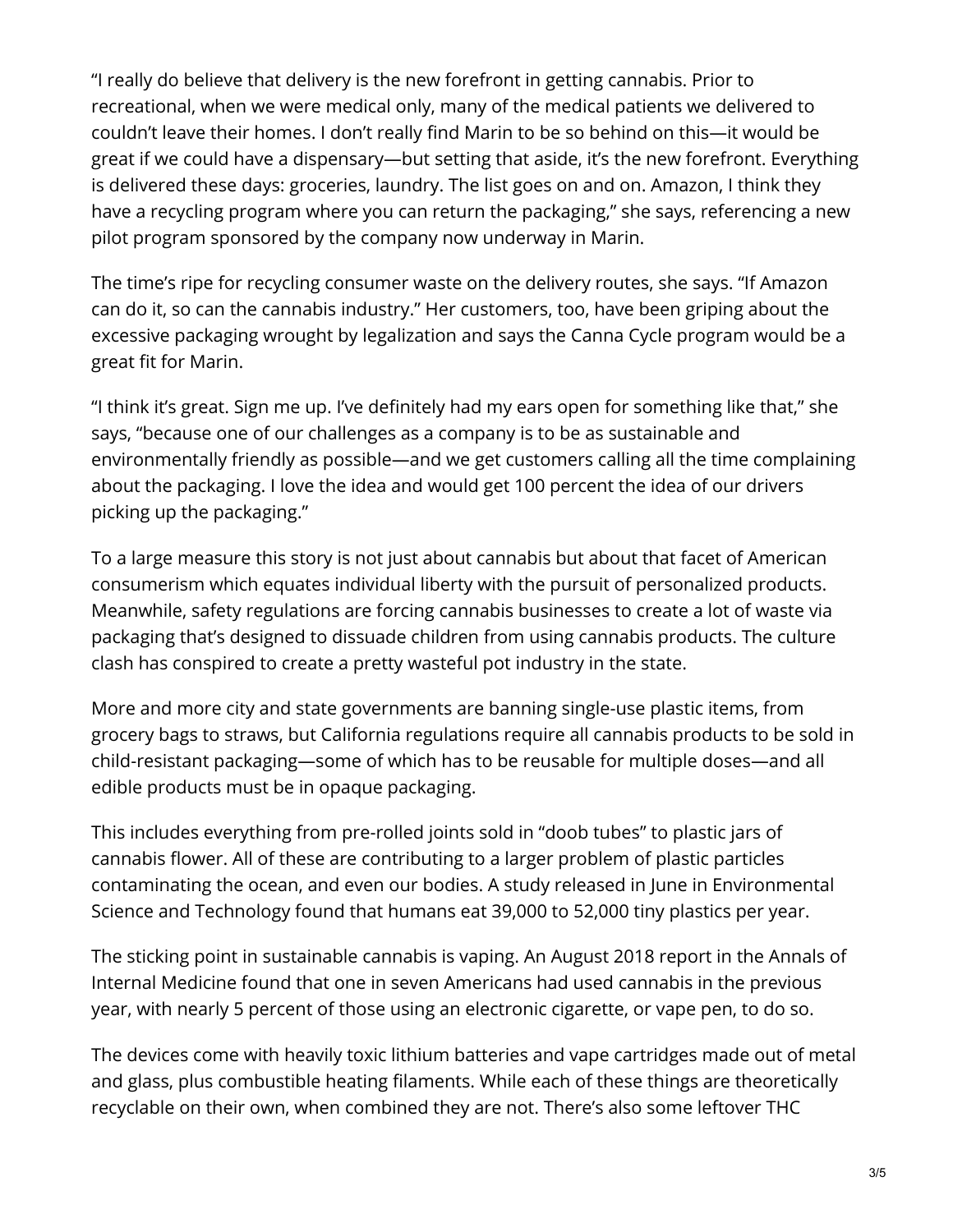residue inside the cartridge, making it a hazardous material by law, and leaving individual ecigarettes in a sort of after-life limbo. At present, the disposal of e-cigs and cannabis vape pens is left to the consumer, and by extension, the locality that picks up the trash.

Kaplan's bins are clearly marked to let people know that they don't accept vape cartridges. "That's been a tough one," he says. "We've been instructed by the state to stay away from it. That's the one gray area in all of the packaging issues."

Canna Cycle recently teamed up with Humboldt County growers to launch a separate company, Sugar Hill, last month. Its first item, the Sugar Stick blunt, comes rolled in hemp wraps with a wooden, biodegradable tip to reduce heat on the user's lips, and comes in a fully biodegradable, hemp-plastic tube.

"The cost of using biodegradable plastic can be two to three times more expensive," says Kaplan. "But if these become popular, hopefully other brands will follow suit."

He says he got in the business—it's a de facto non-profit for the time being, he says with a laugh, to plug a gap in recycling efforts already underway by companies such as Galicia that focus on the producer-end. He's not making any money from the service, which is free to both the dispensary and the consumer. "Our revenue is coming from our consumer brand," he says, "and this is a cool thing we get to offer to dispensaries."

Kaplan and Gray both highlight what some may view as a built-in absurdity when it comes to well-intentioned childproofing that comes with cannabis. Gray notes that some of her customers already return the packaging to the drivers upon delivery of the product. The company has previously offered to take back child-resistant bags upon delivery of the product, "or the consumer would just take the item out of the bag and give it back to us and we'd just reuse it. To gather other items, that would just be fantastic."

Kaplan, who is a parent himself, appreciates the rationale behind childproof pot products but observes that "if you have cannabis, it shouldn't be anywhere near your child in the first place. I, as a parent, shouldn't have to worry about you and your kid." A person visiting a SPARC location can now make their purchase and dispose of the packaging before they get back to their car. There are typically no children present in the parking lot at SPARC.

Kaplan further envisions a future California pot culture where consumers would have a choice between "doob tubes" and so-called "loosies." It's kind of a when-cows-fly idea, but why not?

"The biggest change we could make is to give people the option," he says. "Do you want it in a 'doob tube,' or do you just want it in your hand? If I could go buy three pre-rolls like that, if I know that I'm saving the earth? That would be beautiful."

By Tom Gogola and Mat Weir